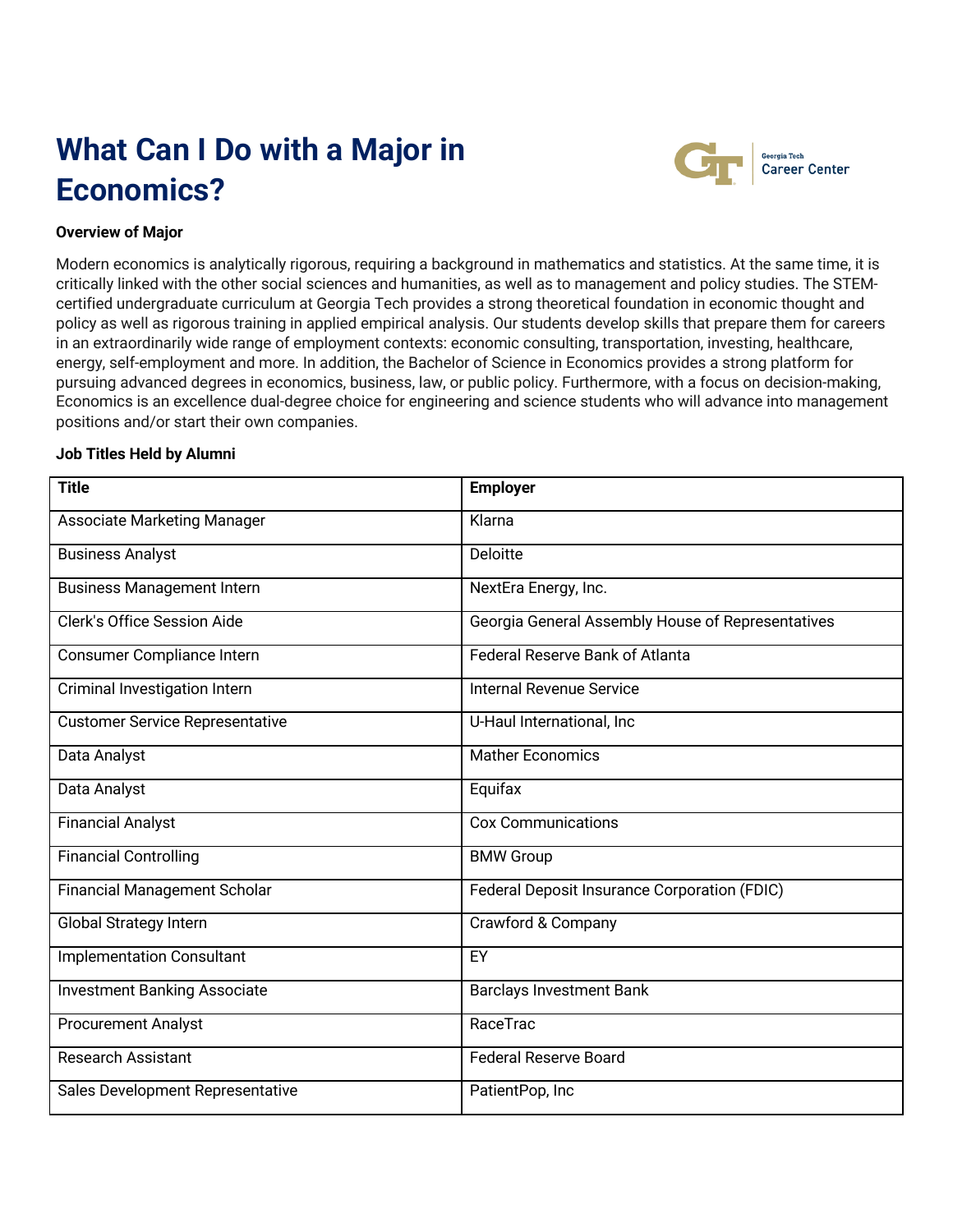| Supply Chain Analyst            | The Clorox Company   |
|---------------------------------|----------------------|
| <b>Support Billing Analyst</b>  | Aderant              |
| <b>Transaction Coordination</b> | Deutsche Bank        |
| <b>Valuation Analyst</b>        | <b>Adams Capital</b> |

## **Common Career Areas**

| Area/Industry              | <b>Paths</b>              | <b>Employers</b>                                 |
|----------------------------|---------------------------|--------------------------------------------------|
| <b>Banking and Finance</b> | Financial analysis        | <b>Corporate Finance Departments</b>             |
|                            | Commercial banking        | <b>Banks</b>                                     |
|                            | Retail banking            | <b>Credit Unions</b>                             |
|                            | Consumer banking          | <b>Wholesale Lenders</b>                         |
|                            | Credit analysis           | <b>Housing Lenders</b>                           |
|                            | Market Research Analysis  | <b>Federal Reserve Banks</b>                     |
|                            | <b>Investment Banking</b> |                                                  |
|                            |                           |                                                  |
| Economics                  | Micro                     | <b>Research Firms</b>                            |
|                            | Macro                     | <b>Think Tanks</b>                               |
|                            | Financial                 | Private corporations in a variety of industries: |
|                            | International             | Retail                                           |
|                            | Industrial Organizational | Transportation<br>$\bullet$<br>Healthcare        |
|                            | Demographic or Labor      | Tourism<br>$\bullet$                             |
|                            | Natural Resource and      | <b>Federal Government</b>                        |
|                            | Environmental             | <b>Consumer Goods Manufacturing Firms</b>        |
| <b>Public Finance</b>      |                           | Non-Profits and Non-Governmental                 |
|                            | Econometrics              | Organizations                                    |
|                            | <b>Business</b>           |                                                  |
|                            |                           |                                                  |
| Insurance                  | <b>Sales</b>              | <b>Insurance Firms</b>                           |
|                            | Claims                    | <b>Insurance Brokers</b>                         |
|                            | Underwriting              |                                                  |
|                            | <b>Risk Management</b>    |                                                  |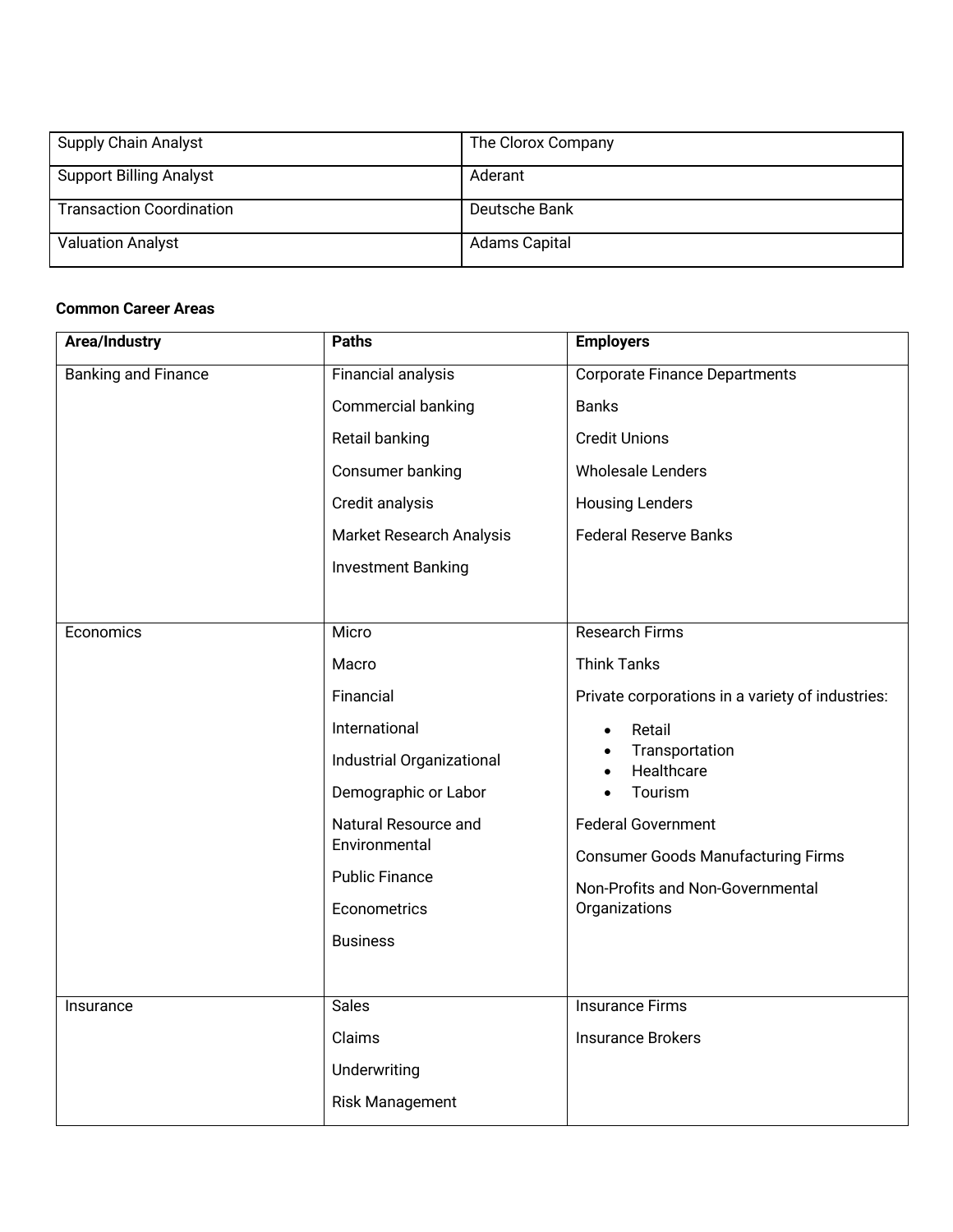| Asset Management                |                                          |
|---------------------------------|------------------------------------------|
| <b>Loss Control</b>             |                                          |
|                                 |                                          |
| Law assistance                  | Law firms                                |
| Prosecution                     | <b>State and Local Government</b>        |
| Defense                         | Corporations                             |
| Contractual                     | <b>Public Interest Organizations</b>     |
| Corporate                       |                                          |
| Non-Profit or Public Interest   |                                          |
|                                 |                                          |
| Entry-level/Management-Trainee  | <b>Retail Stores</b>                     |
| Project Management              | Restaurants                              |
| <b>Information Management</b>   | Service providers                        |
| <b>Operations Management</b>    | Healthcare Organizations and Hospitals   |
|                                 | Local, State, and Federal Government     |
|                                 | Non-Profit Organizations                 |
|                                 | Self-Employed                            |
|                                 | Manufacturers                            |
|                                 | Software and Technology Companies        |
|                                 |                                          |
| <b>Industrial Sales</b>         | For-Profit and Non-Profit Organizations  |
| <b>Consumer Product Sales</b>   | <b>Product and Service Organizations</b> |
| <b>Financial Services Sales</b> | Manufacturers                            |
| <b>Services Sales</b>           | <b>Financial Companies</b>               |
|                                 | <b>Insurance Companies</b>               |
|                                 |                                          |
|                                 |                                          |